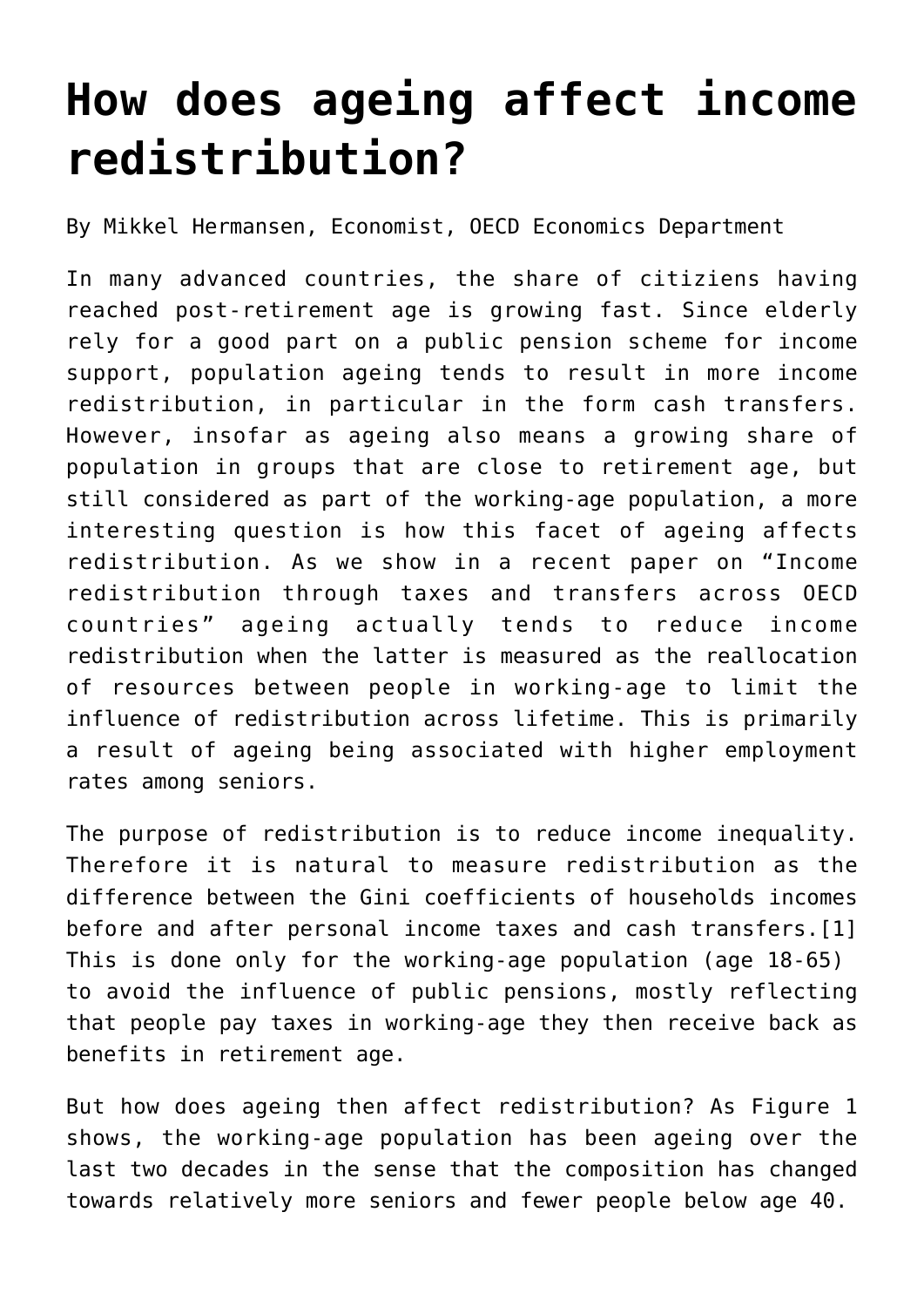

## Figure 1. Ageing is changing the demographic structure of the working-age population

Change in age composition across working-age populations, OECD average 1995-2015

Note: Average across 35 OECD countries. Source: United Nations, World Population Prospects: The 2015 Revision.

Such ageing of the working-age population tends to produce two counteracting effects on redistribution. It may drive redistribution:

- upwards since seniors (age 55-64) approaching retirement are more likely to receive transfers than younger age groups and such transfers are likely to be sizeable, e.g. from early retirement, pension benefits available before age 65 or disability insurance.
- downwards since more seniors tend to work longer than in the past. Rising life expectancy has generally been associated with more years in good health, which, combined with widespread policy reforms to reduce early withdrawal from the labour market, has implied substantive increases in employment rates among seniors.

A simple empirical exercise shows that the share of seniors in total employment has risen more than the share of seniors in the working-age population in most OECD countries (Figure 2). This suggests that the employment effect has tended to dominate and ageing has thus exerted a downward pressure on redistribution in most OECD countries. We confirm this by computing the change in redistribution with and without the senior group and find for most countries a larger decline in